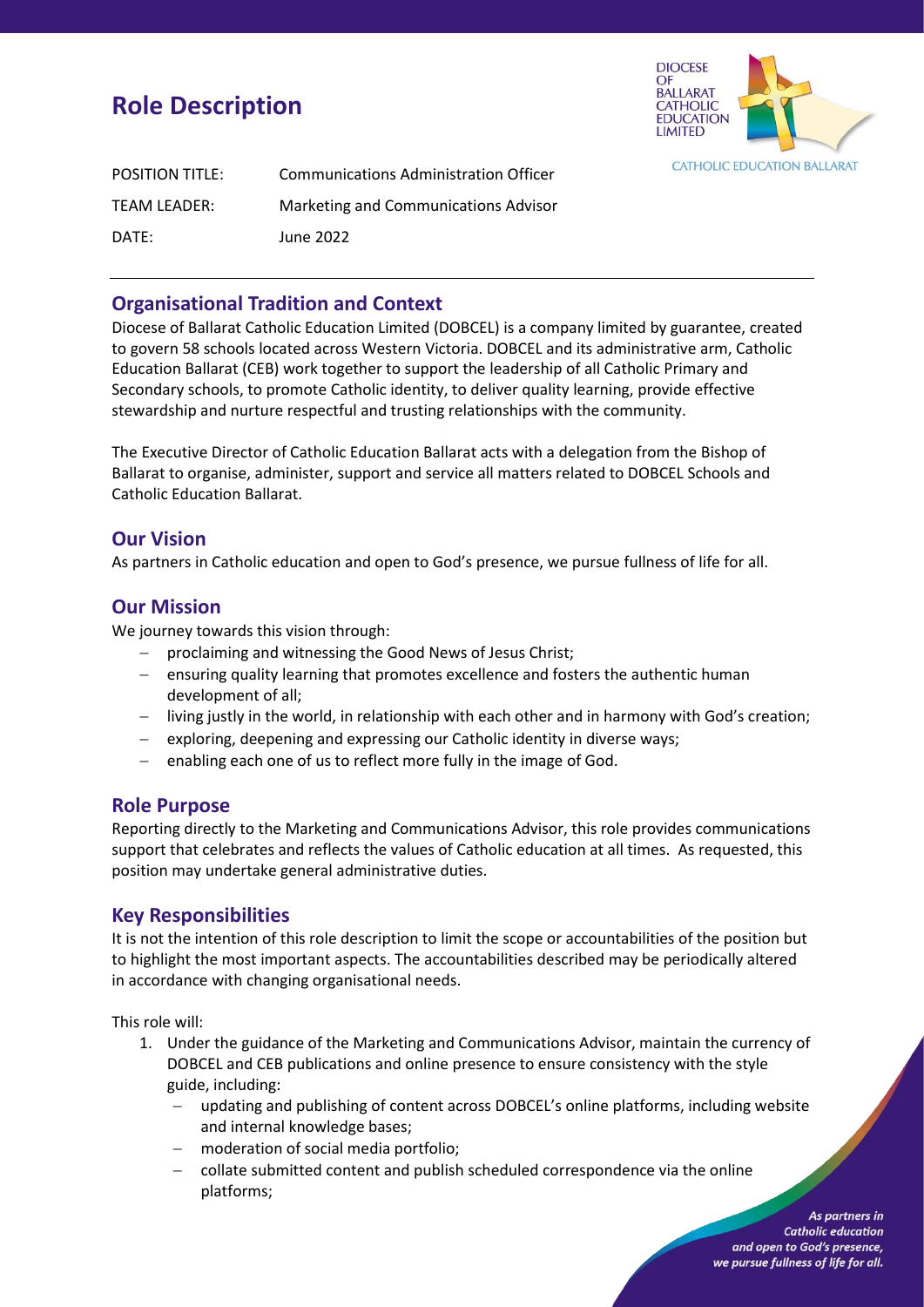- − curate the shared inbox of the Marketing and Communications Team, including email and folder organisation, calendar administration and contact information;
- − assist DOBCEL staff with formatting recommendations based on relevant style guide and desired outcomes;
- − administration of internal Marketing and Communications platform for note-taking, free-form information gathering, user collaboration and contact details.
- 2. Support the Marketing and Communications Advisor in the implementation of the Marketing and Communications Plan by:
	- − building and fostering internal and external partnerships, including DOBCEL Board and CEB Leadership, school communities and media relations across the Diocese;
	- − distributing content to relevant stakeholders in a timely manner;
	- − updating social media policy, as requested;
	- − proof-reading and formatting all created content.
- 3. Other:
	- − managing new staff photographs to be uploaded to website and HRIS system software;
	- − liaising with HR Advisor and Marketing and Communications Advisor regarding coordination of video development and content for recruitment, as required;
	- − managing newsletter distribution lists for new and departing staff;
	- − general administrative duties as may be required from time to time;
	- − other duties as directed by the Marketing and Communications Advisor.

## **Skills, Capabilities and Key Selection Criteria**

To be successful in this role the employee needs to have the following skills and capabilities:

- − strong written and verbal communication writing/editing/proof reading;
- − an eye for detail and consistency;
- − excellent ICT skills;
- − some experience with newsletter platforms and website content management systems would be desirable but not essential;
- − some experience with video editing software methodology would be desirable but not essential;
- − an understanding of social media as a marketing tool;
- − strong general administration skills and experience;
- − ability to work independently and in partnership with others.

## **Essential Requirements**

The following are requirements for this position:

- − a commitment to work within and align to the DOBCEL Vision and Mission;
- − current Victorian or National Police Check;
- − current Working with Children Check (if not VIT registered);
- − full mandatory vaccination requirements;
- − current Victorian Driver's Licence.